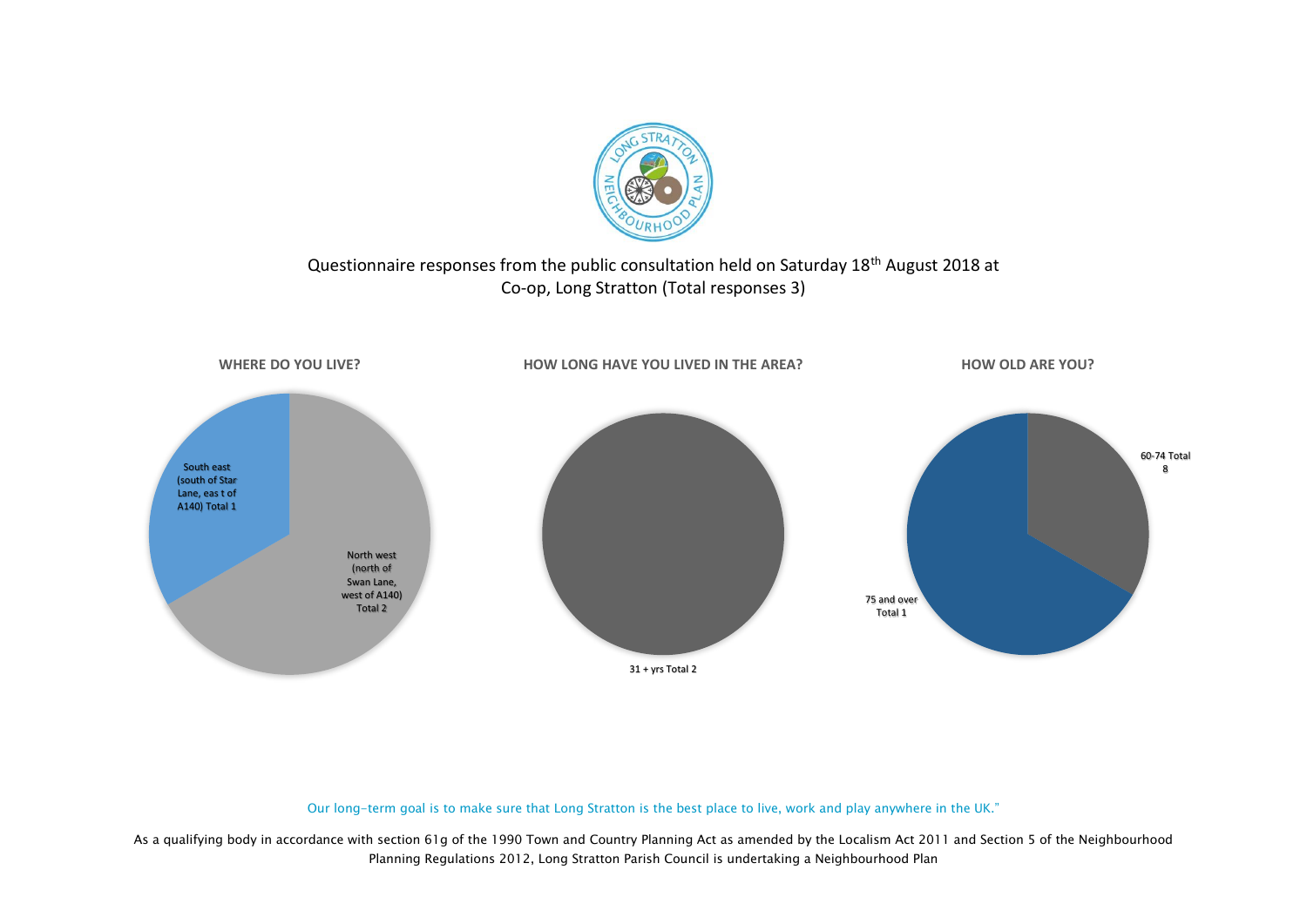#### **Q1. What features of local importance do you feel need protecting?**

- Long lost Ice-House. Village life as it is.
- Wild/wild life areas meadows, wet lands

Our long-term goal is to make sure that Long Stratton is the best place to live, work and play anywhere in the UK."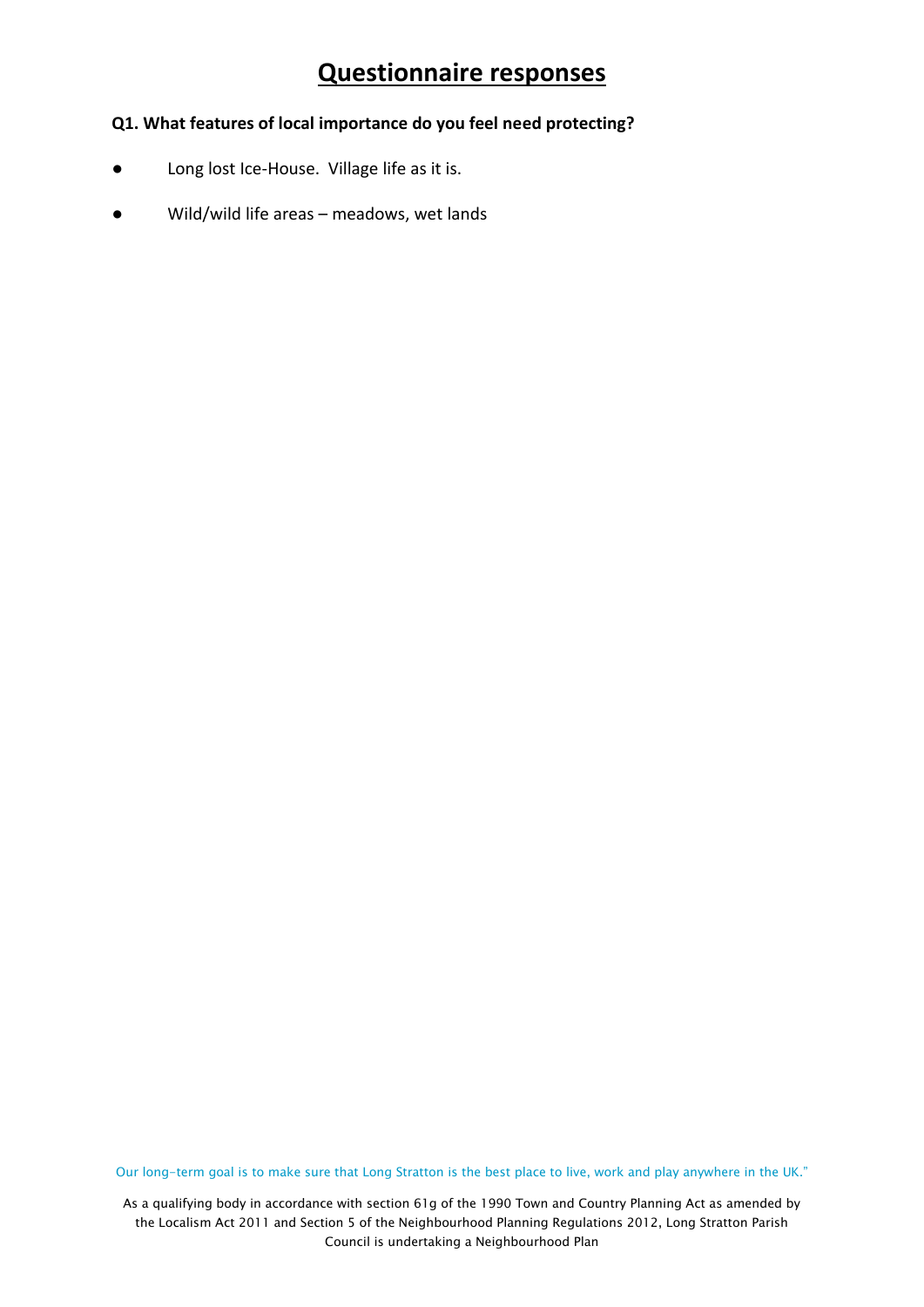#### **Q2. What, if any, additional sports and recreation facilities do you feel we currently need?**

|                     | Agree               | Most important |
|---------------------|---------------------|----------------|
| Football pitches    |                     |                |
| Cricket ground      |                     |                |
| Skate park          | 1                   |                |
| Informal open space | 1                   |                |
| Tennis court        |                     |                |
| Park run            | 2                   |                |
| Other               | Swimming $pool - 2$ |                |
|                     |                     |                |
|                     |                     |                |

#### **Q3. What would you like to see as new development comes forward?**

|                     | Agree               | Most Important |  |
|---------------------|---------------------|----------------|--|
| Football pitches    |                     |                |  |
| Cricket ground      |                     |                |  |
| Skate park          | 1                   |                |  |
| Informal open space | 1                   |                |  |
| Tennis court        | 1                   |                |  |
| Park run            |                     |                |  |
| Other               | Community centre    |                |  |
|                     | Swimming $pool - 2$ |                |  |
|                     | Cycle routes        |                |  |

Our long-term goal is to make sure that Long Stratton is the best place to live, work and play anywhere in the UK."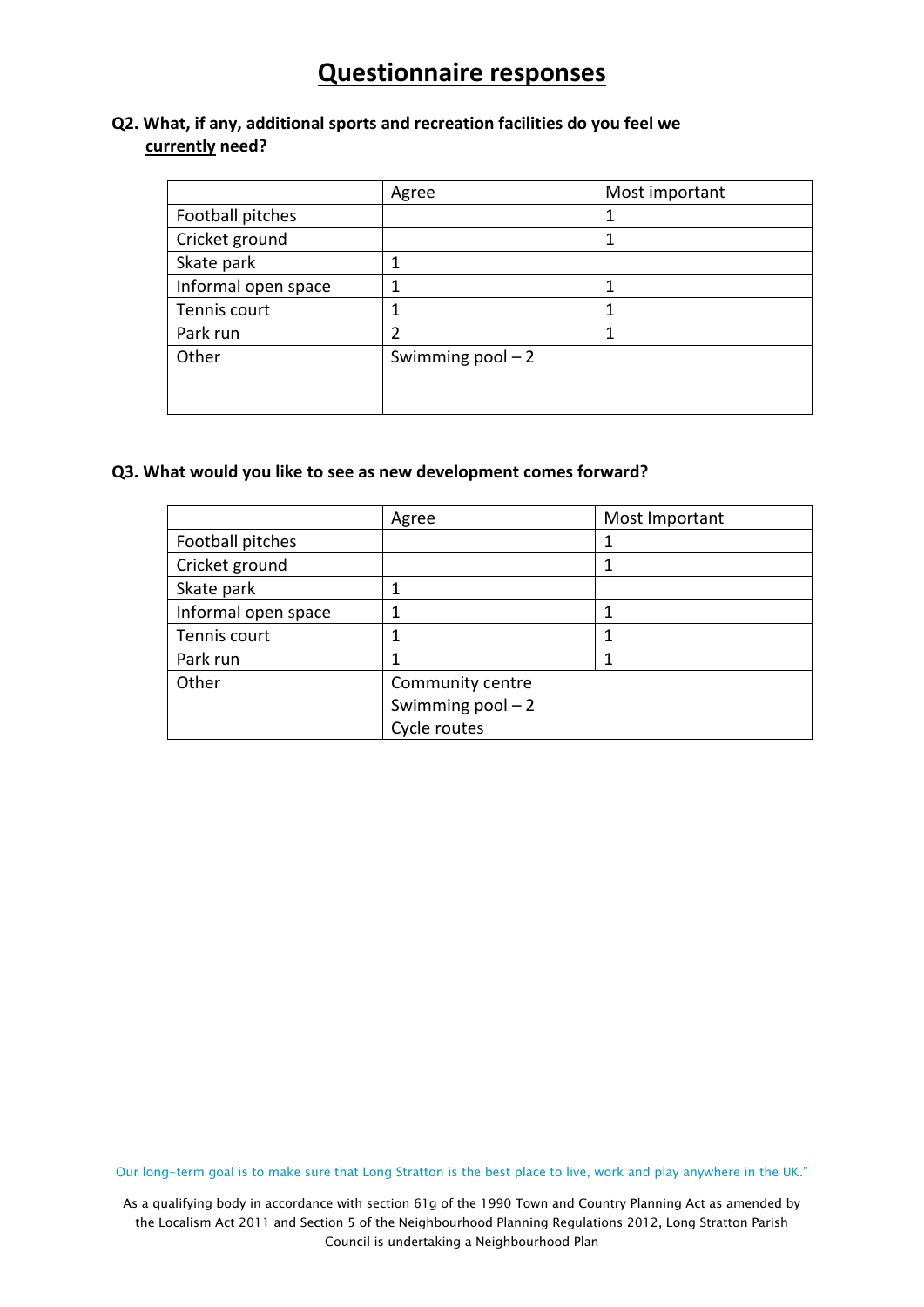#### **Q4. Would you like a market place in Long Stratton or would you rather leave it like it is?**

- **●** Leave as it is
- Village needs a greengrocer
- A marketplace so long as historic/interesting buildings were preserved

Our long-term goal is to make sure that Long Stratton is the best place to live, work and play anywhere in the UK."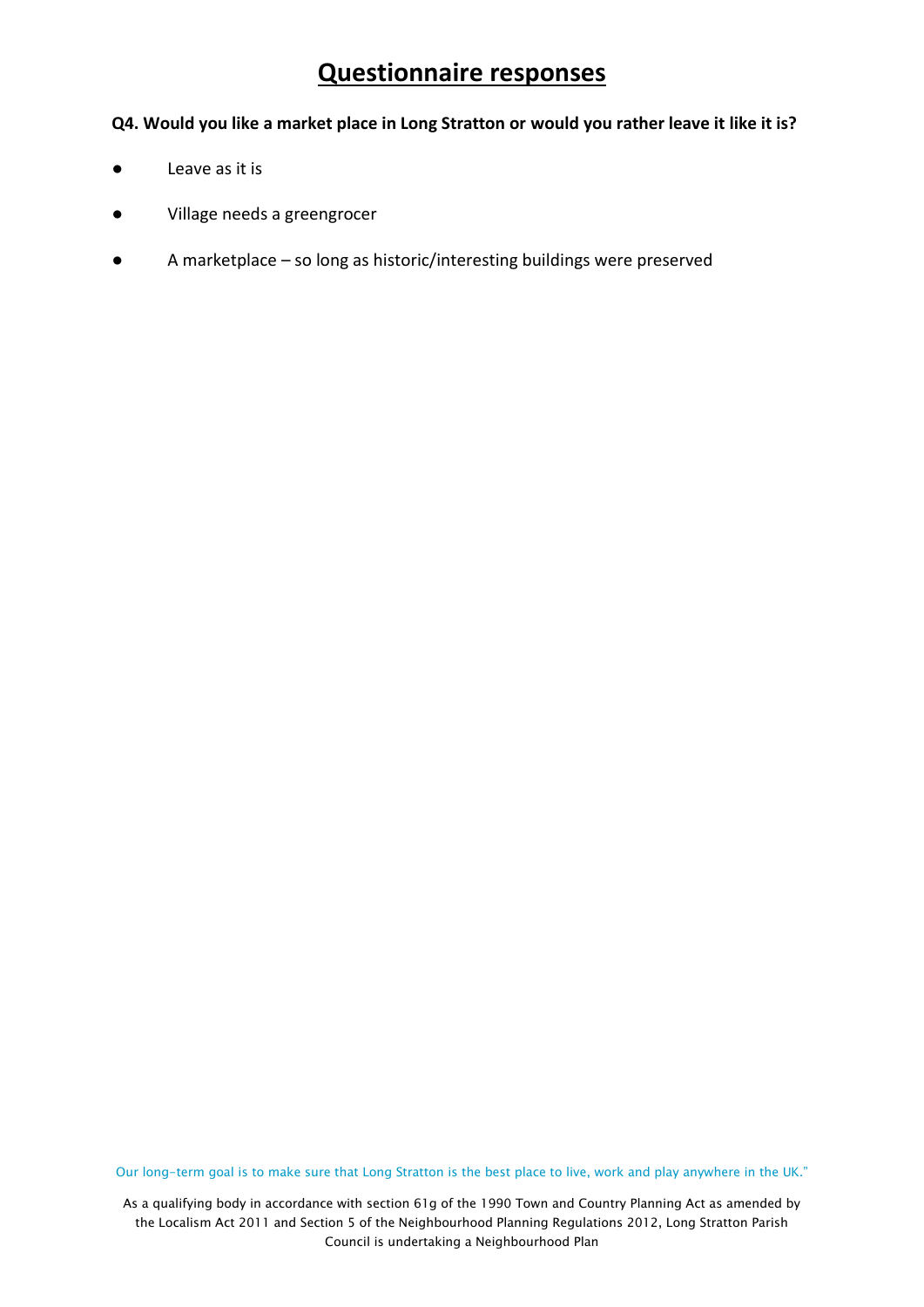**Q5. Do you have any other village centre ideas? E.g. Trees, vegetation, seating away from the A140, cycle routes?**

- No
- More trees, seating at bus stops, cycle routes

Our long-term goal is to make sure that Long Stratton is the best place to live, work and play anywhere in the UK."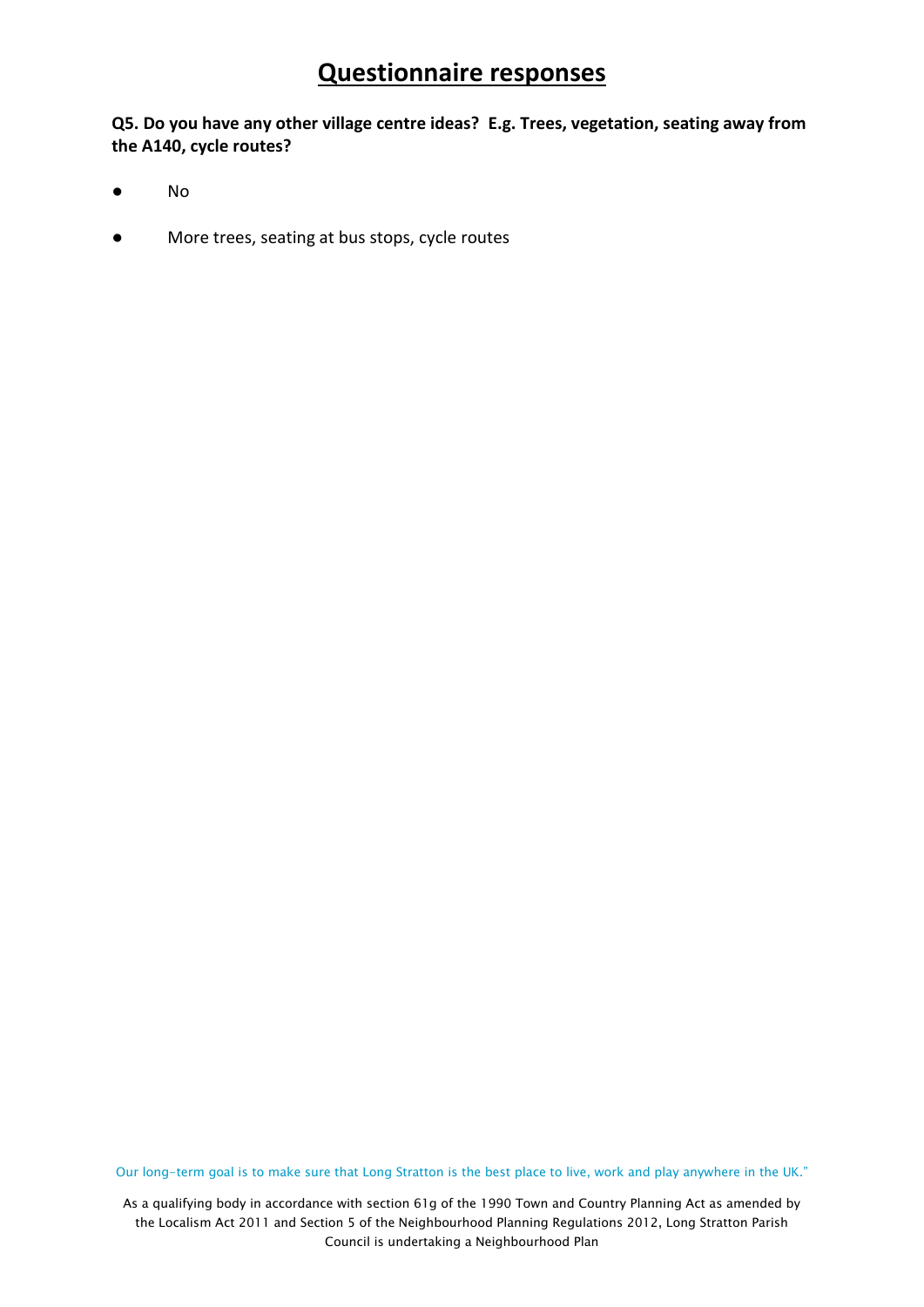#### **Q6. As well as the need for schools and doctors, what other infrastructure do you think Long Stratton requires as the community grows?**

- Land allocated for burial ground. Charging points for electric cars.
- Sorry but I think we need a bigger supermarket  $-$  a Tesco or Waitrose

Our long-term goal is to make sure that Long Stratton is the best place to live, work and play anywhere in the UK."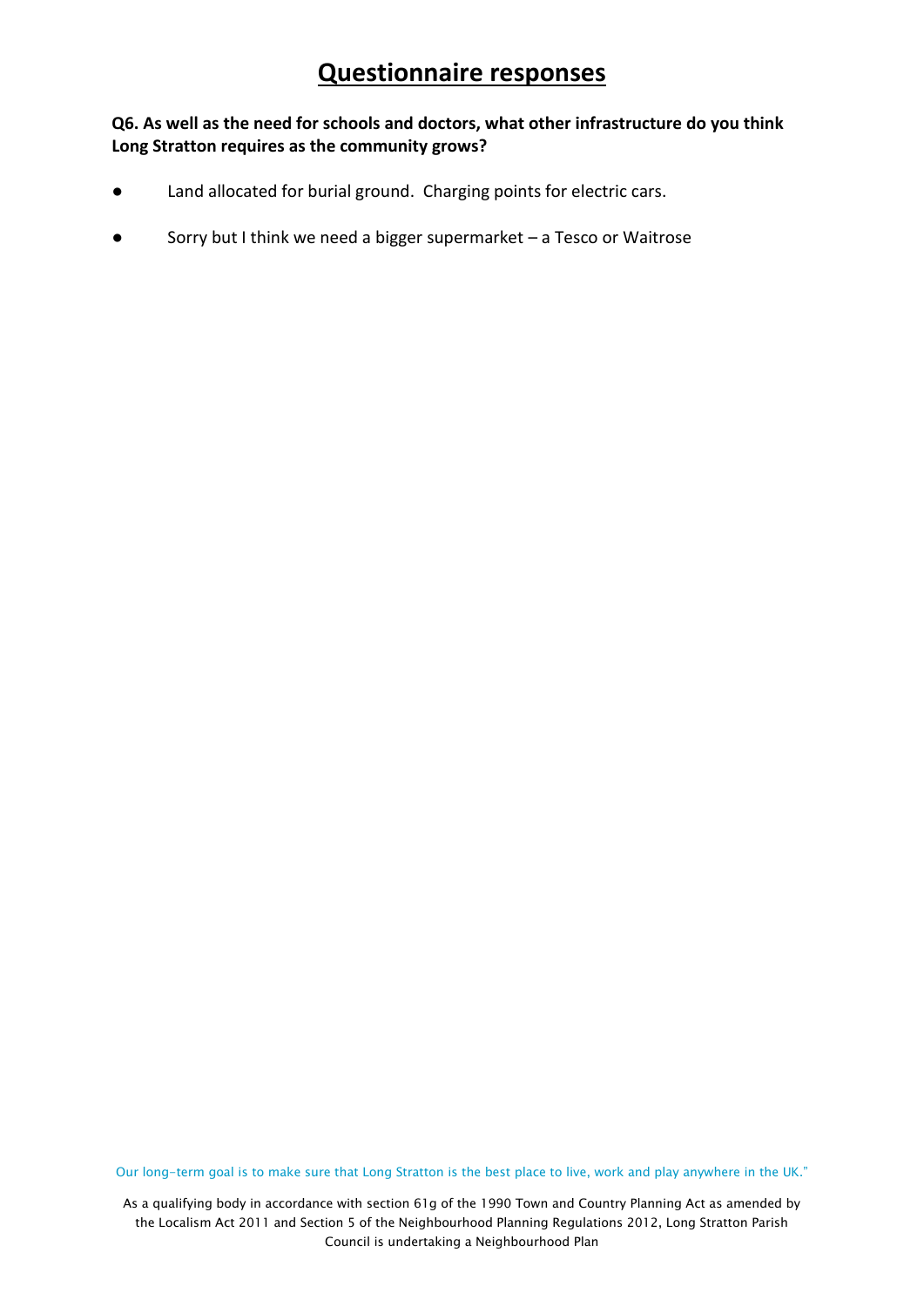#### **Q7. What do you think of the current street lighting in Long Stratton, and how important will it be in the new development?**

- Most important in new development
- Too bright at night. Less need when A140 does not run through middle of village
- I think lighting is important especially in new estates, but it should be eco-friendly and sensitively done

Our long-term goal is to make sure that Long Stratton is the best place to live, work and play anywhere in the UK."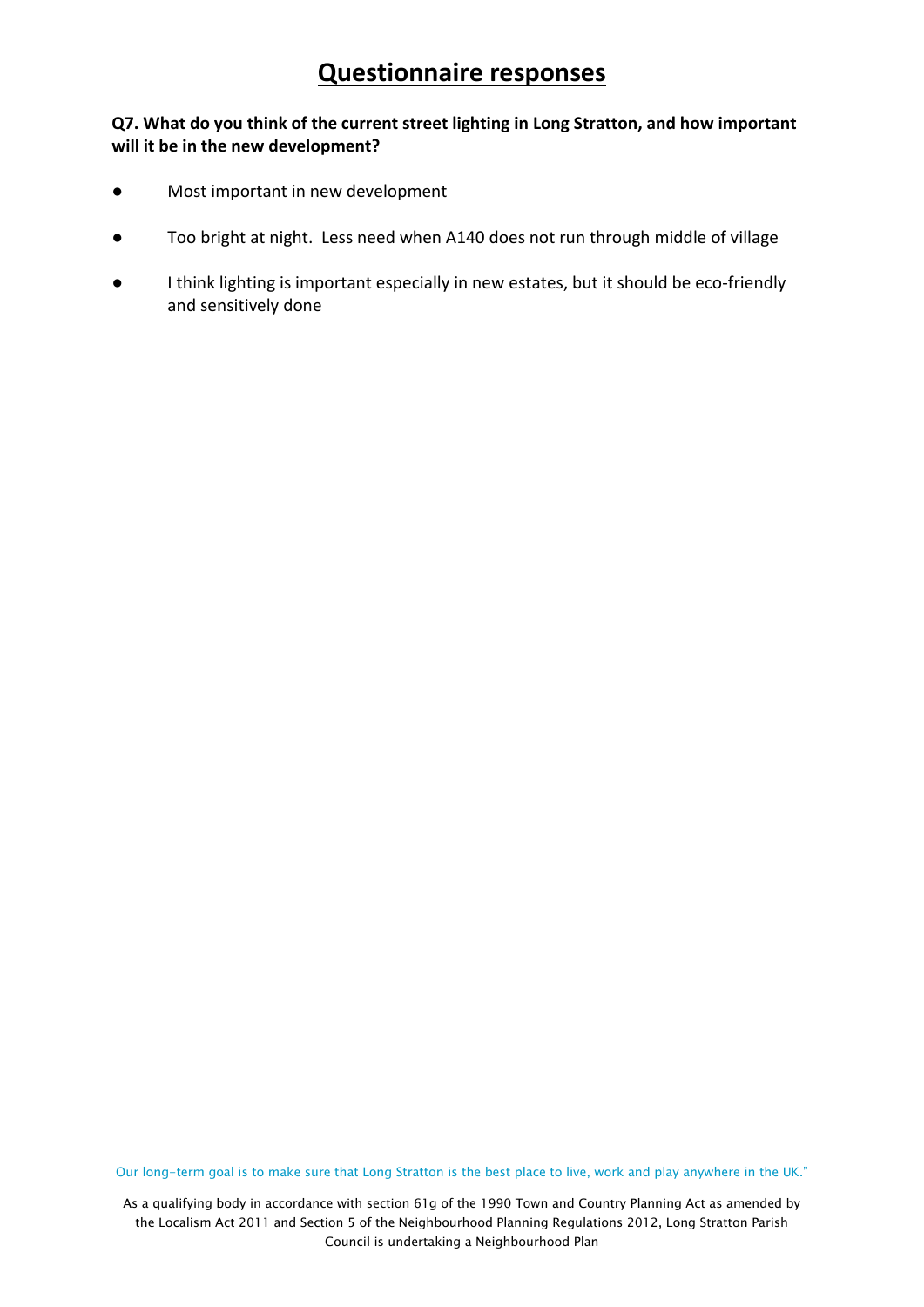### **Q8. Having considered the issues identified by the community during early consultation in 2017, we have drafted the following vision for the Neighbourhood Plan area.**

*"Long Stratton village will grow into a town but a village feel will be retained. Long Stratton will keep its close links to the surrounding countryside and the characterful feel of the enclosed historic centre will be strengthened not just as a result of reduced through-traffic but due to physical improvements which can take place once the by-pass has been built.*

*Our strong sense of place in the Neighbourhood Plan area will grow as the new development is designed sensitively and reflect Long Stratton and Tharston's existing characteristics. Pedestrian and cycle access between existing estates and the shops, services and areas of employment will be improved whilst the new development will be designed to encompass pedestrian and cycle access to the town centre. We will have a vibrant, mixed and balanced community. Our employment and business base will grow and diversify as the town takes on a more strategic role in the wider geographic area. New housing developments will provide a varied and wide housing choice ensuring the needs of existing communities will be met alongside those of future residents"*

|                                   | Agree                                                                                 | <b>Disagree</b>                                                                                                                     | Don't know |
|-----------------------------------|---------------------------------------------------------------------------------------|-------------------------------------------------------------------------------------------------------------------------------------|------------|
| Do you agree with this<br>vision? |                                                                                       |                                                                                                                                     |            |
| <b>Comments:</b>                  | • Will be too big a development!<br>their families<br>older people and young families | • Ensure that housing is affordable for existing residents and<br>$\bullet$ Good but no mention of public transport – important for |            |

Our long-term goal is to make sure that Long Stratton is the best place to live, work and play anywhere in the UK."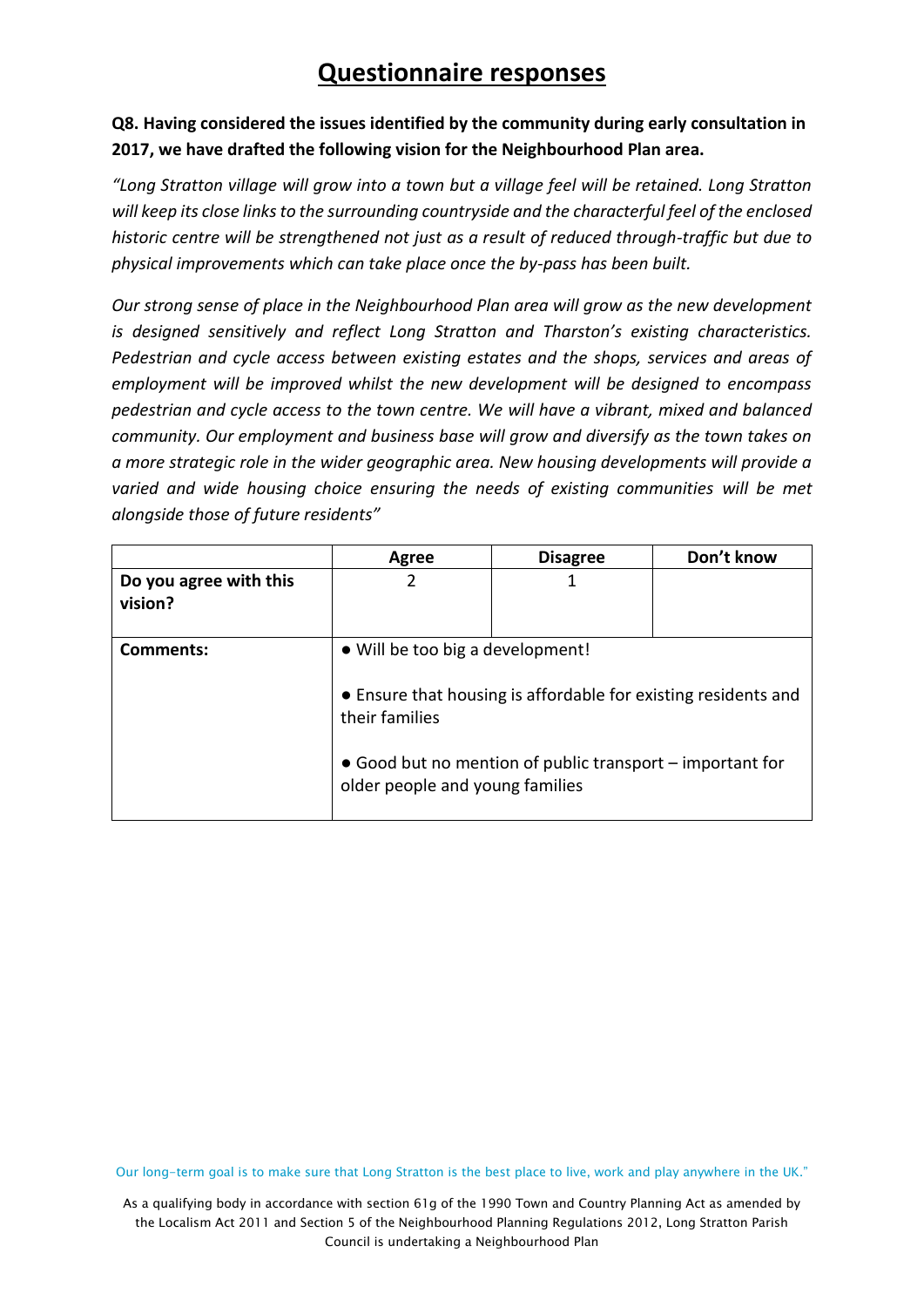#### **Q9. Seven objectives are being developed to support this vision.**

| Objective 1: Housing that is built should be                                                                                                                                                                                                                                                              | <b>Agree</b>             | <b>Disagree</b>                                                                                                                                                                                                                                                                      | Don't know |
|-----------------------------------------------------------------------------------------------------------------------------------------------------------------------------------------------------------------------------------------------------------------------------------------------------------|--------------------------|--------------------------------------------------------------------------------------------------------------------------------------------------------------------------------------------------------------------------------------------------------------------------------------|------------|
| suitable for meeting needs of existing and                                                                                                                                                                                                                                                                | 3                        |                                                                                                                                                                                                                                                                                      |            |
| future NP area residents                                                                                                                                                                                                                                                                                  |                          |                                                                                                                                                                                                                                                                                      |            |
|                                                                                                                                                                                                                                                                                                           |                          |                                                                                                                                                                                                                                                                                      |            |
| More detail:                                                                                                                                                                                                                                                                                              |                          | • It's a shame that there will be a                                                                                                                                                                                                                                                  |            |
| A study of housing needs in the plan area has<br>been undertaken by consultants on behalf of<br>the steering group. This report (the Housing<br>Needs Assessment) tells us:<br>1.1 Of the new homes planned, 408 are<br>needed to meet Long Stratton needs (as<br>opposed to needs outside the plan area) | youngsters would be good | 'sizeable proportion' of private rental<br>housing, but only 132 affordable homes.<br>Most people want to own their own<br>home and landlords do not look after<br>properties as well as owner occupiers.<br>However some 1 bed rented* flats for<br>* Housing Ass. Affordable rents |            |
| 1.2 There is a need for at least 132 affordable<br>homes specifically for NP area residents                                                                                                                                                                                                               |                          |                                                                                                                                                                                                                                                                                      |            |
| 1.3 New development should include sizeable<br>proportion of private rental housing                                                                                                                                                                                                                       |                          |                                                                                                                                                                                                                                                                                      |            |
| 1.4 A high proportion of all houses should be<br>2-3 bedrooms                                                                                                                                                                                                                                             |                          |                                                                                                                                                                                                                                                                                      |            |
| 1.5 We need provision of specialist housing<br>for the older generation (totalling 126 units)                                                                                                                                                                                                             |                          |                                                                                                                                                                                                                                                                                      |            |

Our long-term goal is to make sure that Long Stratton is the best place to live, work and play anywhere in the UK."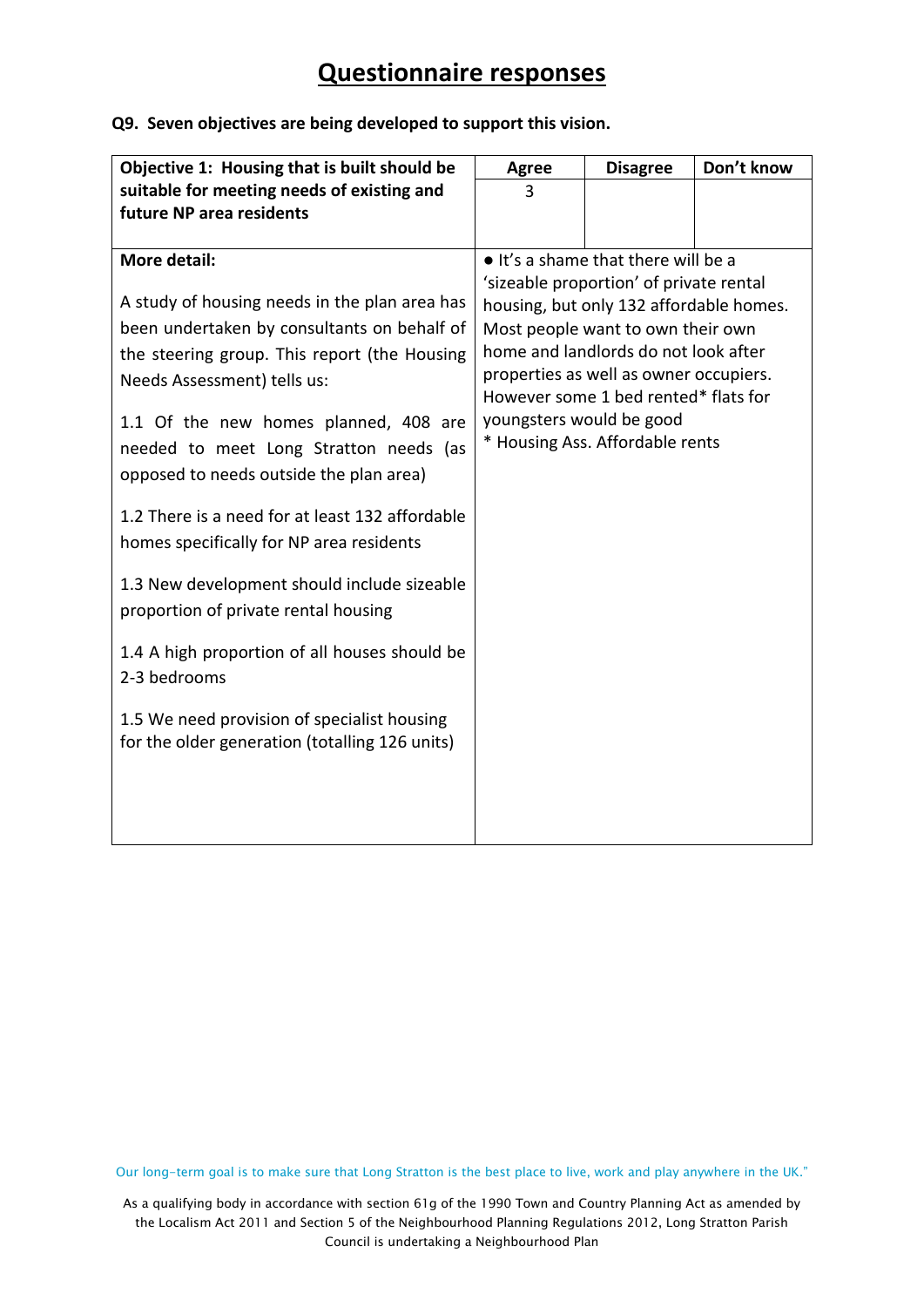| <b>Objective 2. There should be successful</b>                                                                         | Agree | <b>Disagree</b>                     | Don't know |
|------------------------------------------------------------------------------------------------------------------------|-------|-------------------------------------|------------|
| integration between the new community                                                                                  | 3     |                                     |            |
| and existing community                                                                                                 |       |                                     |            |
|                                                                                                                        |       |                                     |            |
| More detail:                                                                                                           |       | . What about Wood Green!            |            |
| 2.1 Excellent pedestrian connectivity within<br>between neighbourhoods and from<br>residential areas to village centre |       | • Pedestrian and cycle connectivity |            |
| 2.2 Good provision of shared open spaces,                                                                              |       |                                     |            |
| recreation and community facilities                                                                                    |       |                                     |            |
| 2.4. A vibrant village centre                                                                                          |       |                                     |            |
|                                                                                                                        |       |                                     |            |

Our long-term goal is to make sure that Long Stratton is the best place to live, work and play anywhere in the UK."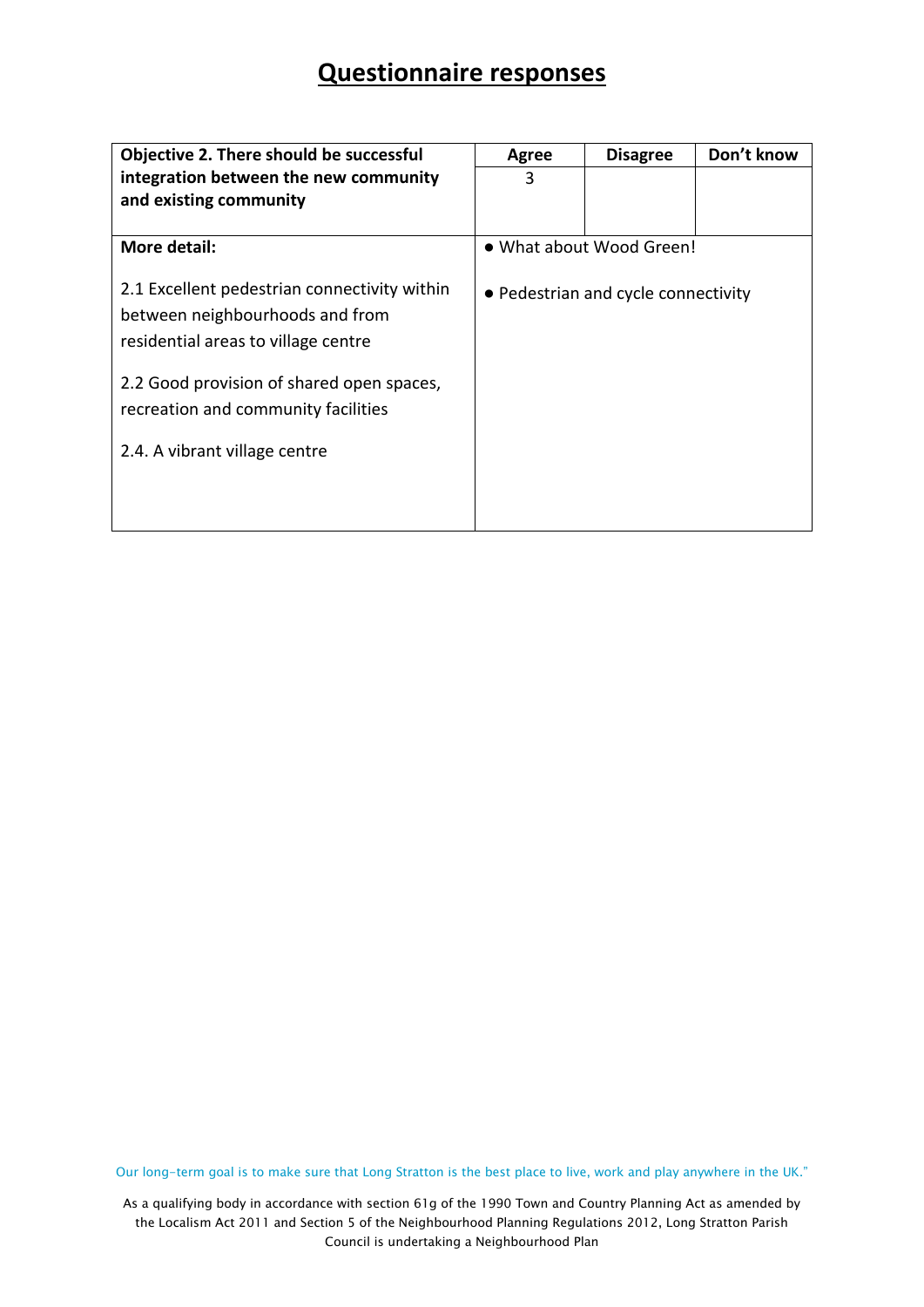| Objective 3: There should be a strong sense                                                                                                                                                                                                                                                                                                                                  | Agree                                       | <b>Disagree</b>                        | Don't know |  |
|------------------------------------------------------------------------------------------------------------------------------------------------------------------------------------------------------------------------------------------------------------------------------------------------------------------------------------------------------------------------------|---------------------------------------------|----------------------------------------|------------|--|
| of place                                                                                                                                                                                                                                                                                                                                                                     | 2                                           |                                        |            |  |
|                                                                                                                                                                                                                                                                                                                                                                              |                                             |                                        |            |  |
| More detail:                                                                                                                                                                                                                                                                                                                                                                 | • 'Ice House' was special!                  |                                        |            |  |
| 3.1 Retain and enhance those characteristics                                                                                                                                                                                                                                                                                                                                 | • Existing footpaths from centre of village |                                        |            |  |
| that make Long Stratton special. Based on                                                                                                                                                                                                                                                                                                                                    |                                             | to outlying areas need to be protected |            |  |
| existing studies this would include:                                                                                                                                                                                                                                                                                                                                         | and enhanced                                |                                        |            |  |
| Strengthening the character of the<br>historic core and prioritising the<br>enhancement<br>conservation or<br>οf<br>historic buildings.<br>Outside the historic core, high quality<br>and locally distinctive neighbourhoods<br>New perimeter of LS to provide<br>attractive setting to the settlement<br>Protecting ancient countryside beyond new<br>settlement boundaries | • All very good                             |                                        |            |  |
|                                                                                                                                                                                                                                                                                                                                                                              |                                             |                                        |            |  |

Our long-term goal is to make sure that Long Stratton is the best place to live, work and play anywhere in the UK."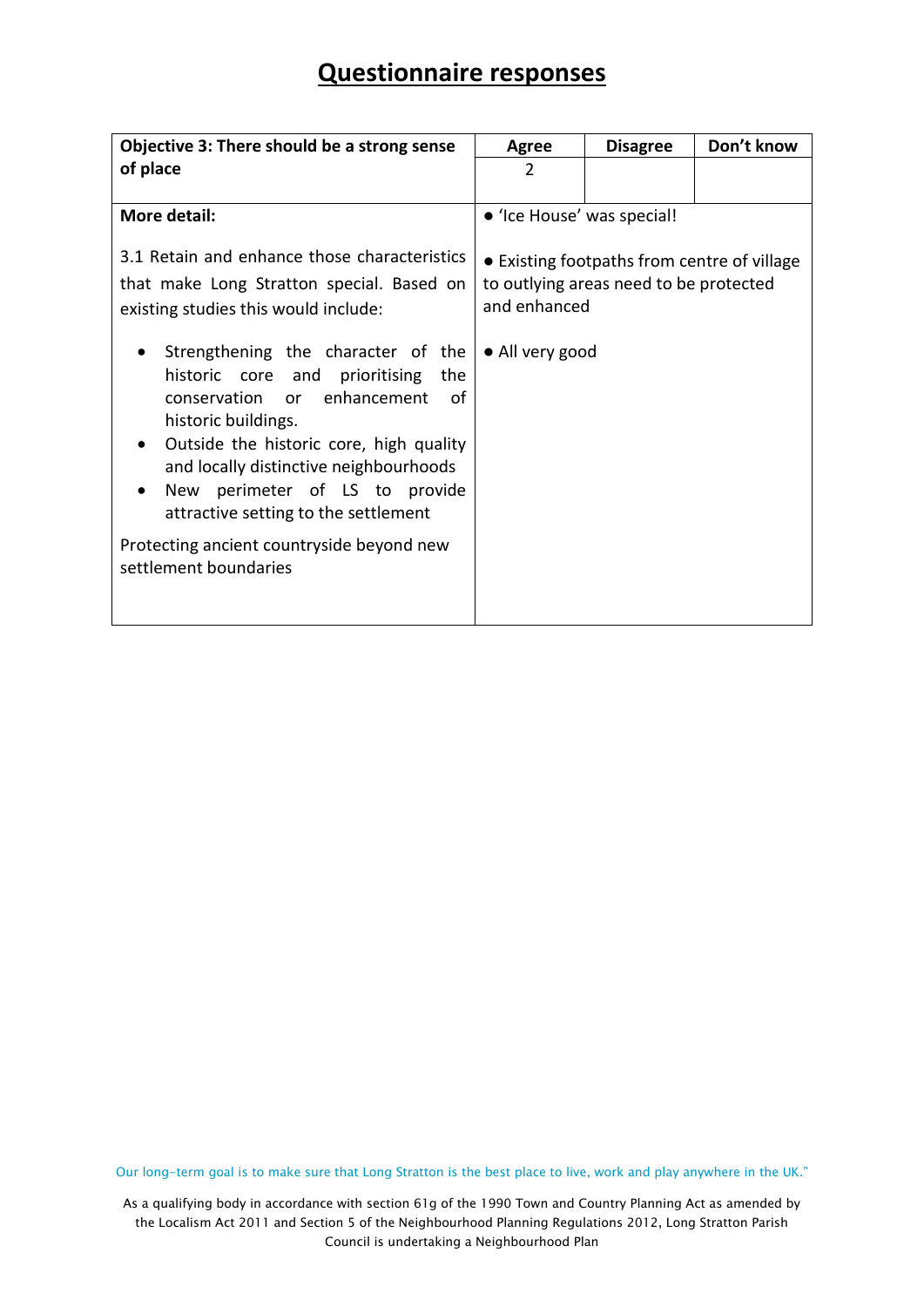| <b>Objective 4: Long Stratton's employment</b>    | <b>Agree</b> | <b>Disagree</b> | Don't know |
|---------------------------------------------------|--------------|-----------------|------------|
| and business base will grow and diversify as      | 2            |                 | 1          |
| it takes on a more strategic role in the wider    |              |                 |            |
| regional market                                   |              |                 |            |
| More detail:                                      | • Very good  |                 |            |
|                                                   |              |                 |            |
| 4.1 Increase employment base                      |              |                 |            |
|                                                   |              |                 |            |
| 4.2 Increase opportunities for small business     |              |                 |            |
| 4.3 No or significantly reduce industrial traffic |              |                 |            |
|                                                   |              |                 |            |
| through village                                   |              |                 |            |
| 4.4 Explore how opportunities for                 |              |                 |            |
| appropriate skills and training can be opened     |              |                 |            |
| up to NP area residents                           |              |                 |            |

Our long-term goal is to make sure that Long Stratton is the best place to live, work and play anywhere in the UK."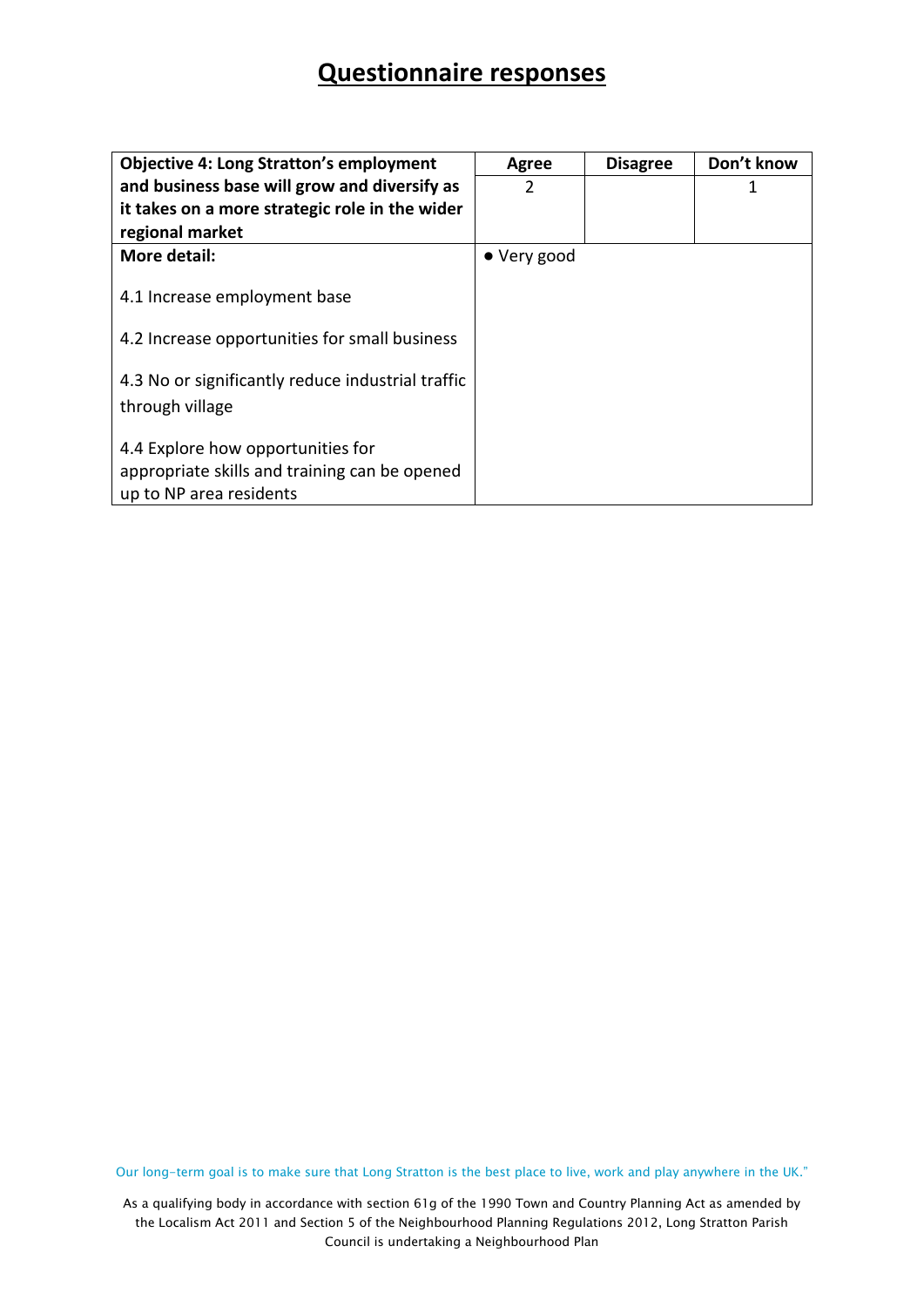| <b>Objective 5: Opportunities to enhance the</b>                    | <b>Agree</b> | <b>Disagree</b> | Don't know |
|---------------------------------------------------------------------|--------------|-----------------|------------|
| village centre will be realised                                     | 3            |                 |            |
|                                                                     |              |                 |            |
| More detail:                                                        | • Very good  |                 |            |
| 5.1 The public realm in the village centre will<br>be improved.     |              |                 |            |
| In the village centre:                                              |              |                 |            |
| 5.2 Improved pedestrian safety across and<br>along the old A140     |              |                 |            |
| 5.3 Increased vegetation along the old A140                         |              |                 |            |
| 5.4 Much improved infrastructure for cyclists<br>along the old A140 |              |                 |            |
|                                                                     |              |                 |            |

Our long-term goal is to make sure that Long Stratton is the best place to live, work and play anywhere in the UK."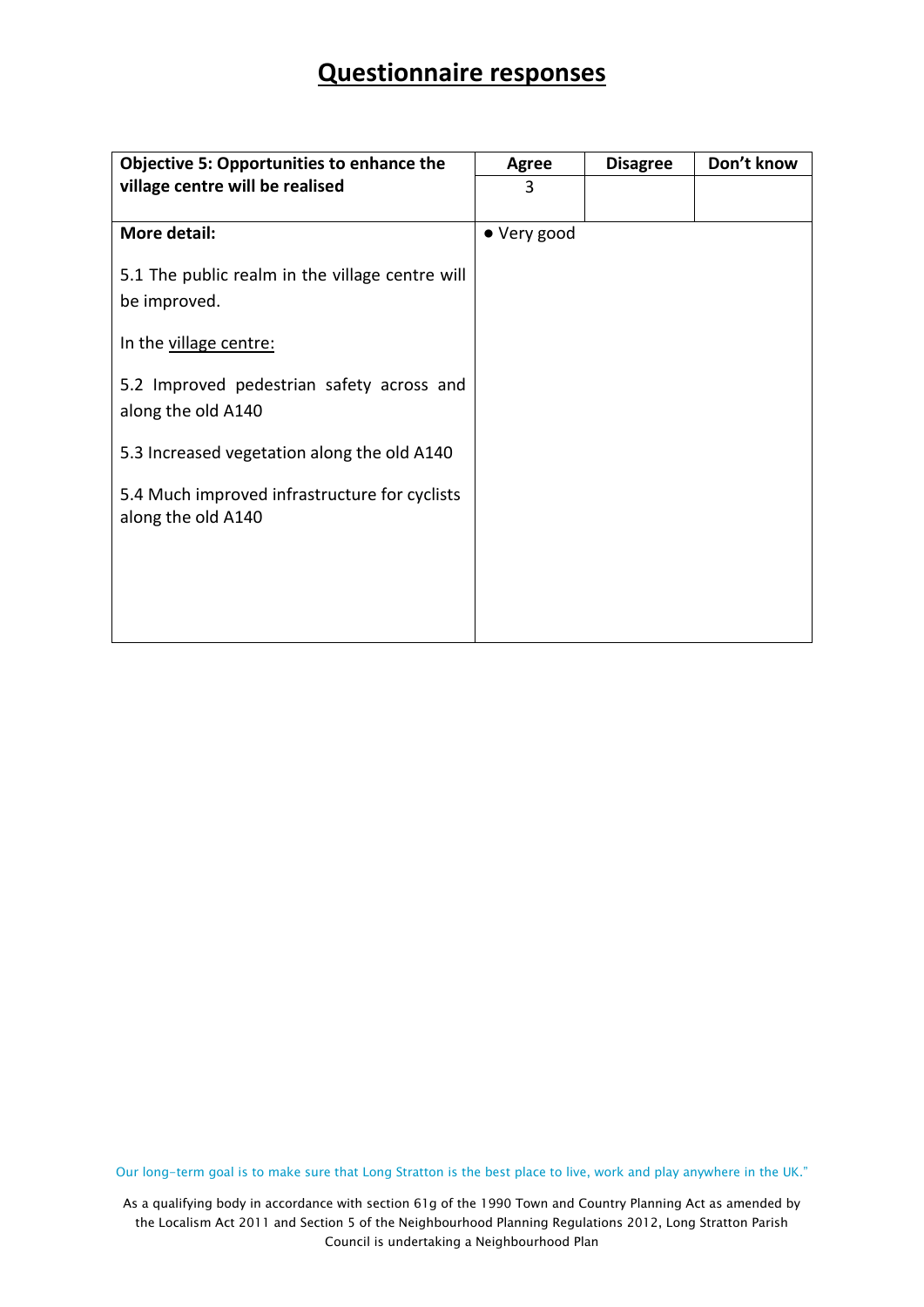| Objective 6. Improved opportunities for      | <b>Agree</b>   | <b>Disagree</b>                        | Don't know |
|----------------------------------------------|----------------|----------------------------------------|------------|
| recreation in the NP area                    | $\overline{2}$ |                                        |            |
|                                              |                |                                        |            |
| <b>More detail:</b>                          |                | • Swimming pool. Diss and Wymondham    |            |
|                                              |                | have pools. Why not Long Stratton      |            |
| 6.1 Open space provision to increase in      |                |                                        |            |
| quantity and quality                         | about it       | • Swimming pool, we all want one think |            |
| 6.2 Outdoor recreation facilities to be      |                |                                        |            |
| improved                                     |                |                                        |            |
|                                              |                |                                        |            |
| 6.3 Outdoor sports facilities to be improved |                |                                        |            |
| 6.4 Open space to be distributed throughout  |                |                                        |            |
| settlement                                   |                |                                        |            |
|                                              |                |                                        |            |
|                                              |                |                                        |            |
|                                              |                |                                        |            |
|                                              |                |                                        |            |
|                                              |                |                                        |            |
|                                              |                |                                        |            |
|                                              |                |                                        |            |
|                                              |                |                                        |            |
|                                              |                |                                        |            |
|                                              |                |                                        |            |
|                                              |                |                                        |            |

Our long-term goal is to make sure that Long Stratton is the best place to live, work and play anywhere in the UK."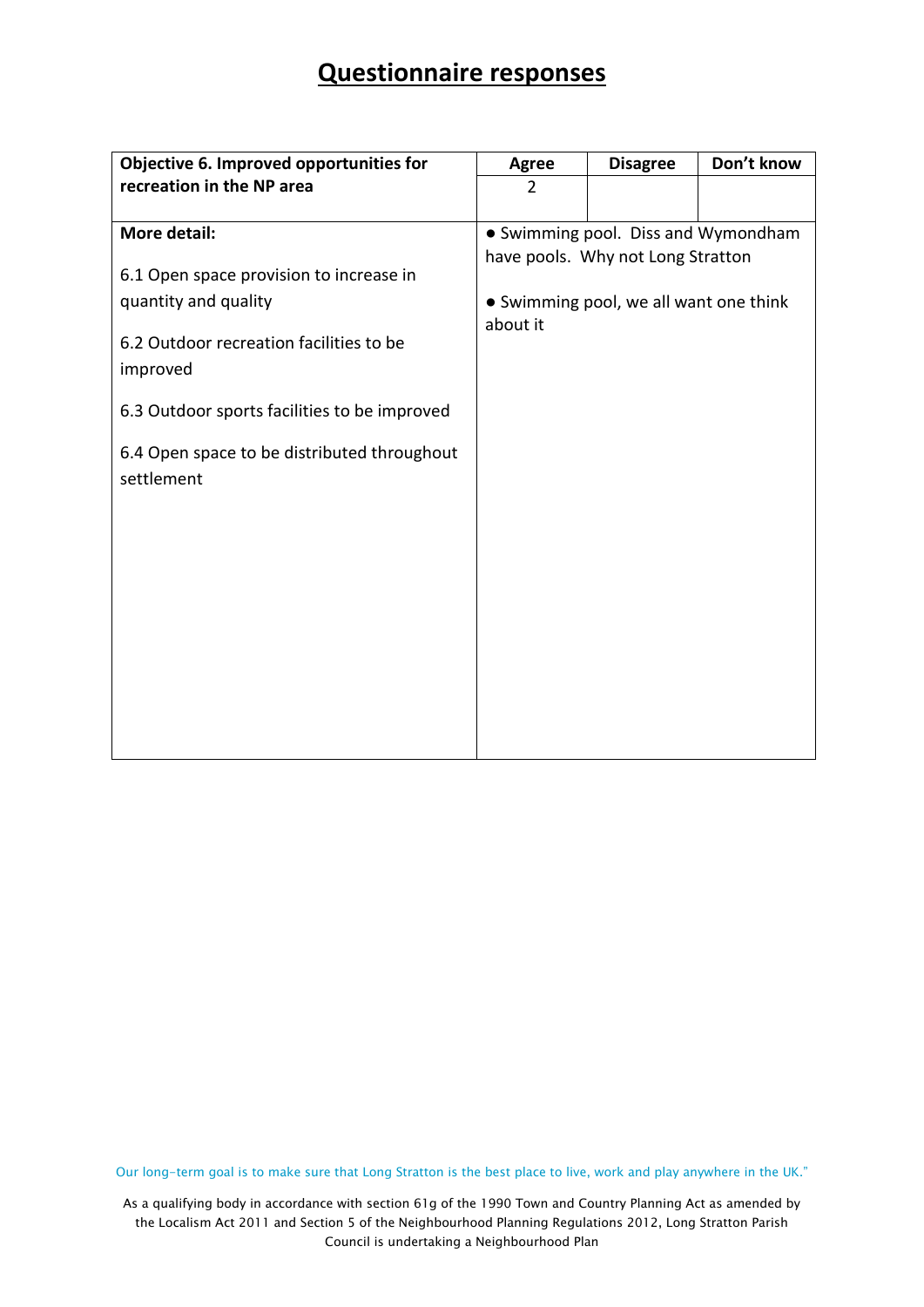| Objective 7. Infrastructure necessary to                                                                                                             | Don't know<br><b>Disagree</b><br><b>Agree</b>                         |                                         |  |
|------------------------------------------------------------------------------------------------------------------------------------------------------|-----------------------------------------------------------------------|-----------------------------------------|--|
| support the growing community will come                                                                                                              | $\overline{2}$                                                        |                                         |  |
| forward in a timely manner                                                                                                                           |                                                                       |                                         |  |
| More detail:                                                                                                                                         |                                                                       | • Burial ground – increased population, |  |
| 7.1 Identify the need for a new community<br>centre/village hall as community grows                                                                  | more land needed. Use St Marys church<br>for concerts and exhibitions |                                         |  |
| 7.2 Continue to work with health providers to<br>understand future space requirements and<br>support provision through the plan<br>if.<br>applicable |                                                                       |                                         |  |
| 7.3 Work with education providers to<br>understand future needs and<br>support<br>provision through the plan if applicable                           |                                                                       |                                         |  |

Our long-term goal is to make sure that Long Stratton is the best place to live, work and play anywhere in the UK."